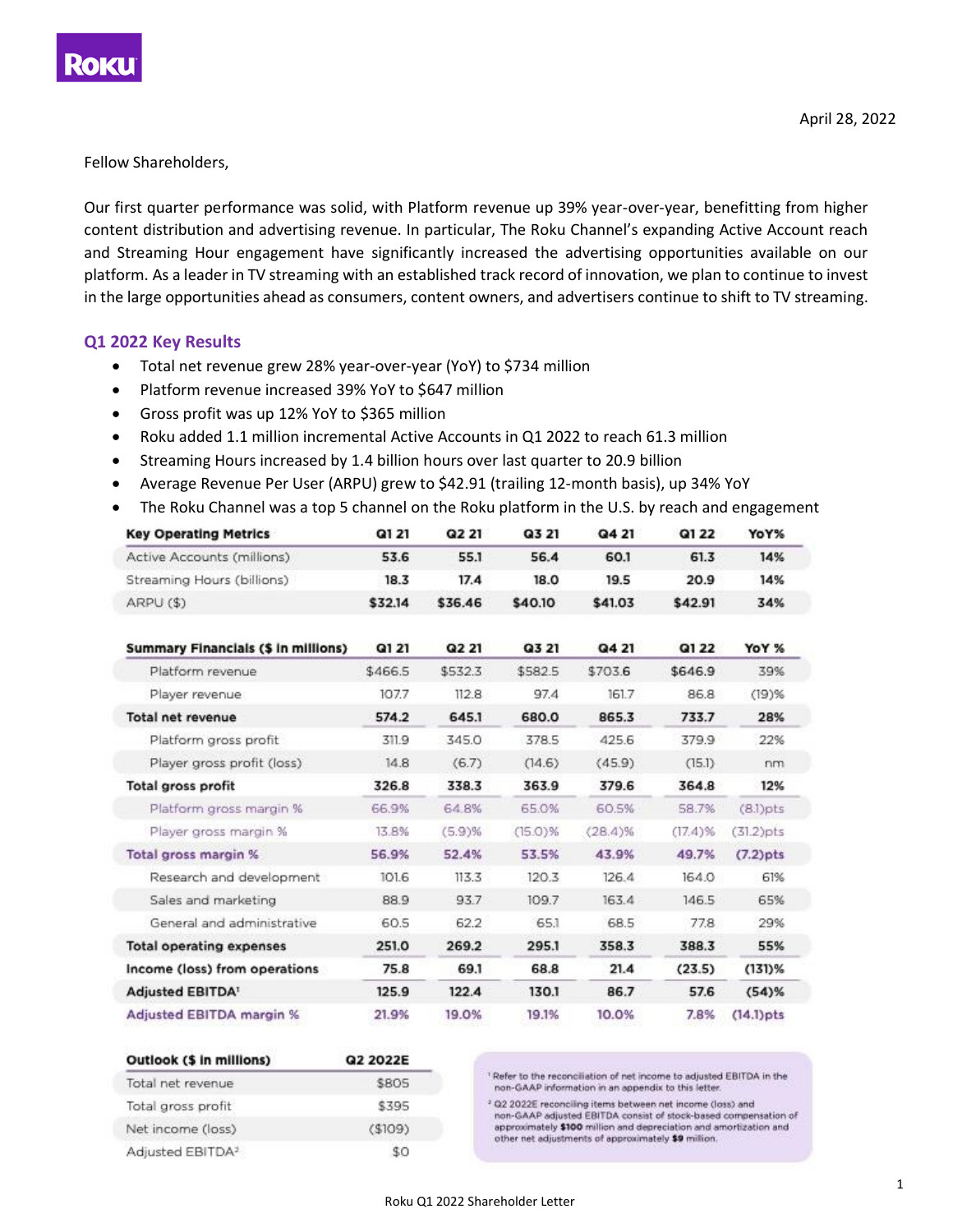

#### **Build Scale: Account Acquisition**

In Q1, we added 1.1 million incremental Active Accounts to reach 61.3 million. As expected, year-over-year Active Account net adds moderated given the end of government stimulus payments that served to temporarily drive discretionary consumer spend in Q1 2021. Additionally, ongoing supply chain disruptions contributed to increased U.S. TV prices in Q1 2022, resulting in industry-wide TV unit sales that were below 2019 (pre-COVID) levels. Our streaming player unit sales remained above 2019 (pre-COVID) levels but were down 12% year-over-year. Importantly, our strong and growing ARPU has allowed us to strategically prioritize account acquisition and insulate consumers from rising material and shipping costs in our player business.

Despite these challenges, in Q1, the Roku operating system (Roku OS) remained the No. 1 selling TV OS in the U.S. and gained market share sequentially. In Mexico, our TV brand partners' lineup of Roku TV models expanded with the first 8K Roku TV available in that country. The Roku OS was the No. 2 selling TV OS (and the No. 1 licensed OS) in Mexico, where nearly 1 in 5 smart TVs sold were a Roku TV model.

Both existing and new Roku customers purchase our streaming players to easily and affordably turn old and new TVs into an outstanding streaming experience. Consumer Reports named the Roku® Streaming Stick® 4K the 'Best 4K Streaming Media Device of 2022' and the Roku Streambar® Pro one of the 'Best Soundbars Under \$200.' Similarly, CNET recognized the Roku Streambar, and Yahoo and Rolling Stone recognized the Roku Streambar Pro, as best-in-class audio devices.

The Roku OS powers our streaming players and Roku TV models and is the foundation of our platform. The Roku OS is purpose built for TV, and we continue to innovate to create an unparalleled streaming experience. This Spring, we released Roku OS 11 with a focus on user personalization. With Roku Photo Streams, our users can share their photos with friends and family through their Roku devices, turning their TV screen saver into a digital photo frame. We also created a new destination on the Home Screen Menu called 'What to Watch,' a personalized recommendation of movie and TV titles based on user interactions, popular and trending shows, recently added content, and more. Users trust Roku to provide recommendations on what to watch across services platformwide, enhancing the value of our platform to viewers and streaming services and driving increased engagement.



**'What to Watch' is a new Home Screen Menu destination providing recommended movie and TV titles.**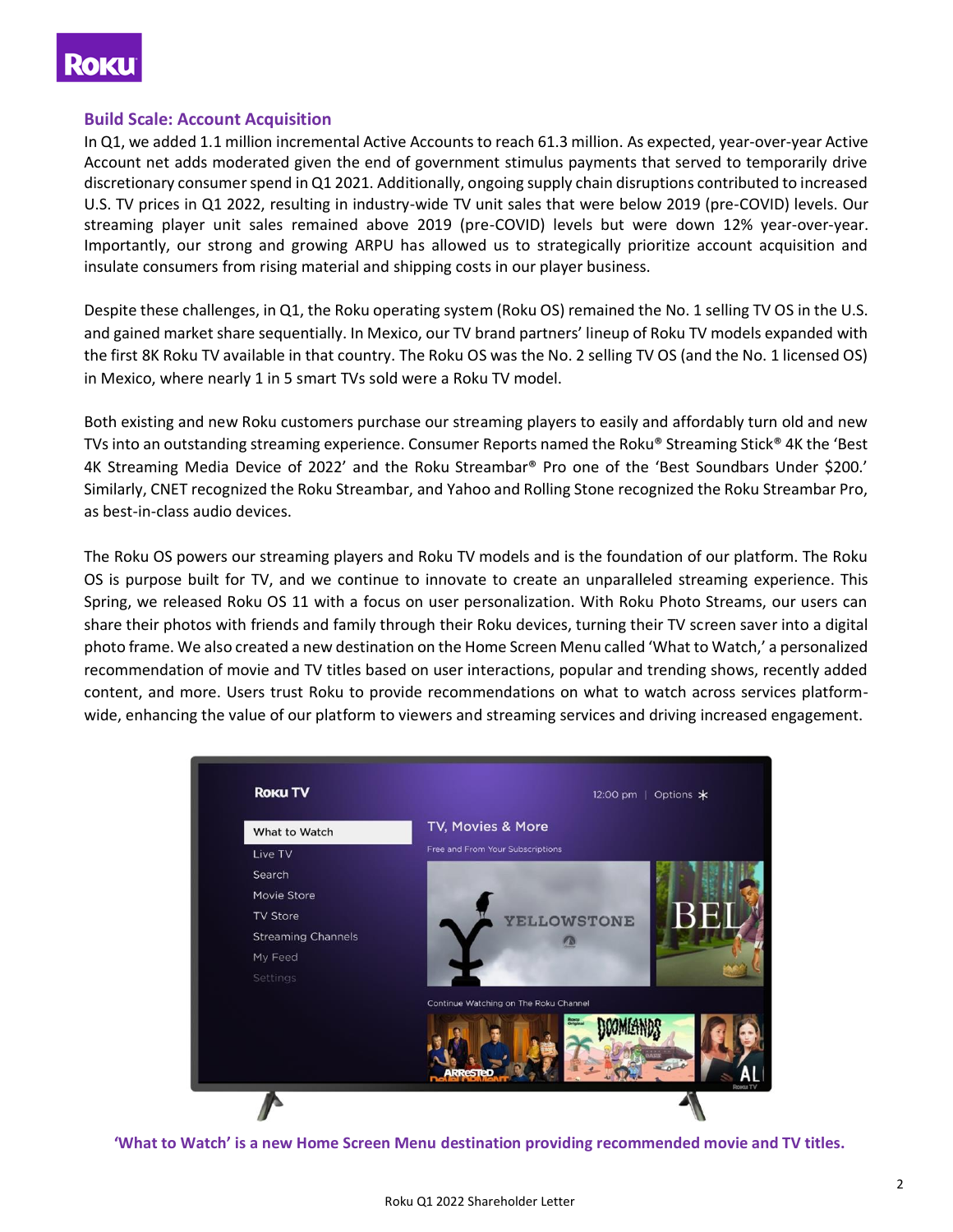## **Roku**

#### **Drive Engagement: Content**

We are the No. 1 TV streaming platform by hours streamed in the U.S., Canada, and Mexico (Oct 2021, Hypothesis Group). Globally, our users streamed 20.9 billion hours in Q1, up 1.4 billion hours sequentially. As successful as we have been to date in growing user engagement, we believe there is still significant room to grow this engagement. Our Streaming Hours per Active Account per day was 3.8 hours globally in Q1 vs. the average U.S. household, which consumes approximately 8 hours of TV per day (Nielsen).

#### **Content Distribution**

For the first time, TV streaming devices surpassed legacy pay TV devices (Set-Top-Box and DVR) in weekly reach in the U.S., with 65% of adults aged 18-49 streaming TV vs. 63% watching legacy pay TV in March (Nielsen). With the availability of live programming such as sports and events growing on TV streaming, the last foothold of legacy pay TV is eroding in the U.S. For example, during the recent college basketball tournament, reach on the Roku platform for the men's semi-final games was up 32% year-over-year, while reach on legacy pay TV decreased 10% year-over-year. Similarly, for the 64th Annual Grammy Awards, reach on the Roku platform doubled year over year, while reach on legacy pay TV decreased 3% year-over-year. 1



## Reach on TV Streaming Surpasses Legacy Pay TV in the U.S.

Average weekly reach (%) for adults aged 18-49, Nielsen

Consumers have more viewing options than ever, and our marketing and subscription tools help content partners attract and retain viewers. Features such as Roku Pay, our integrated billing solution, provide value to both content partners and audiences: driving acquisition and retention for our partners, while simplifying subscription signup and management for consumers.

<sup>&</sup>lt;sup>1</sup> Streaming reach for the men's semi-final games and the Grammys is based off of streaming channels that carry CBS content, excluding vMVPDs where viewers may have been watching other programming. Legacy pay TV reach is based off of projections of internal Roku ACR data.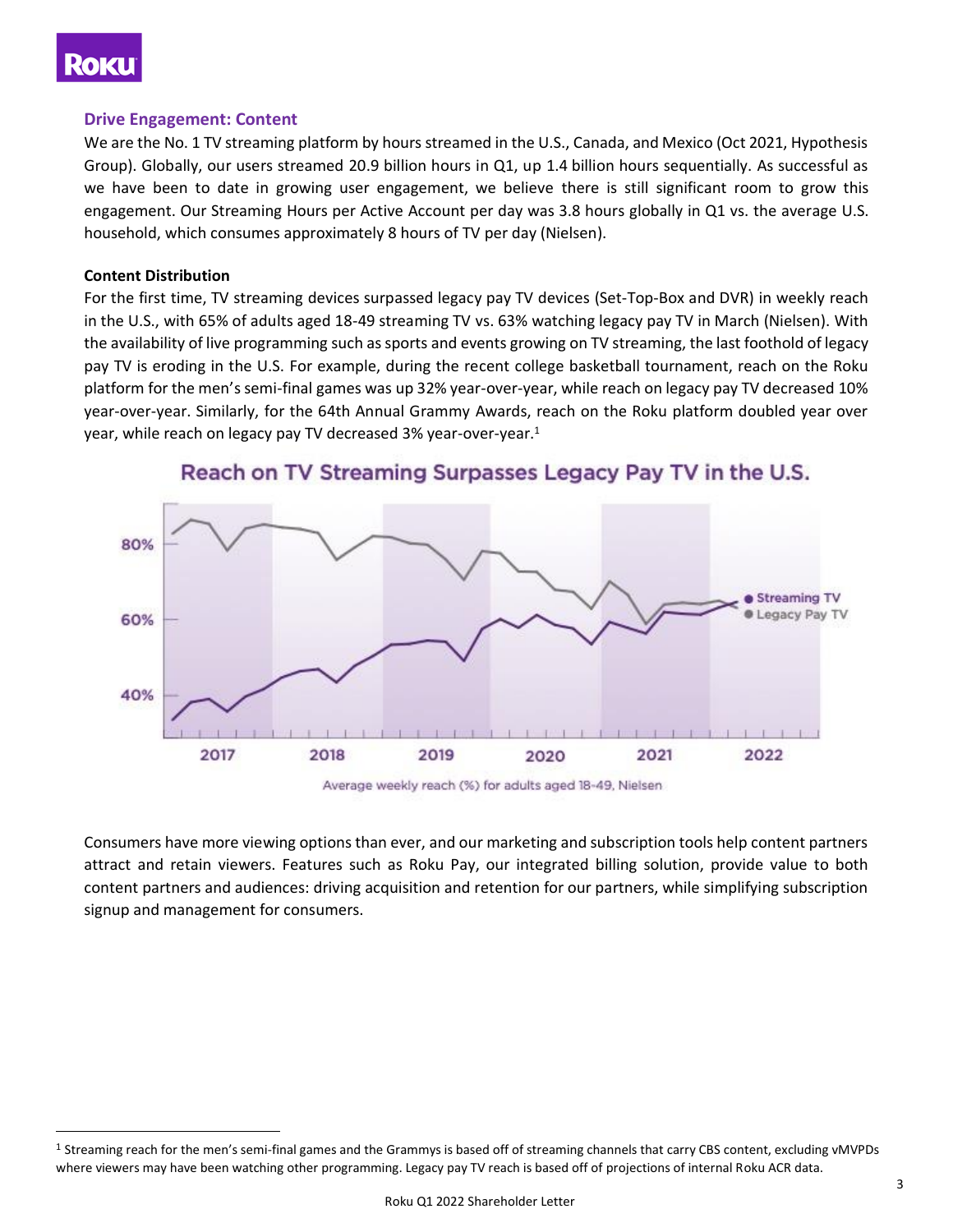

**Disney+ executed a sponsored home screen takeover and leveraged Roku Pay tools to promote** *Turning Red* **and drive signups of their streaming app.**

#### **The Roku Channel**

In Q1, The Roku Channel was a top 5 channel on our platform in the U.S. by Active Account reach and, for the first time, by Streaming Hour engagement. The growing scale of The Roku Channel enables us to continue to uplevel the quality and diversity of our content portfolio, reinforcing the flywheel in which more content grows engagement, more engagement drives ad revenue, and more ad revenue drives more content.

We recently reached a licensing agreement with A+E Networks, expanding the content on The Roku Channel, and we also closed an output deal with film and television studio Lionsgate for upcoming theatrical releases through 2024. We launched discovery+ via Premium Subscriptions on The Roku Channel, bringing over 70,000 episodes of current and classic shows to our viewers. In addition to licensed and premium content, Roku Originals offer compelling, exclusive value to both viewers and advertisers. On May 3, we will present new content and our innovative ad product offerings to advertisers at Roku's first in-person Upfront event. New titles will include: "Honest Renovations," a home renovation series hosted by Jessica Alba and Lizzy Mathis; "To Paris for Love: A Rom Com" produced in partnership with Reese Witherspoon's Hello Sunshine and Zoë Saldaña's Cinestar Pictures; and "WEIRD: The 'Weird Al' Yankovic Story," starring Daniel Radcliffe as the iconic parody recording artist.

The Roku Channel is a core strategic asset that simultaneously benefits viewers, content partners, and advertisers, while generating increasing platform revenue. For viewers, The Roku Channel is a compelling destination for a diverse selection of free and paid entertainment, providing content through linear channels and on demand offerings. For content owners, The Roku Channel provides a variety of options to distribute and monetize content through both licensing agreements and Premium Subscriptions. And for both content owners and advertisers, The Roku Channel delivers a large and engaged audience at scale that we believe will continue to grow. Owning and operating both The Roku Channel and the platform creates unique value, making us a leader in free content, providing a large source of ad inventory, and positioning us to be a valuable partner to content owners.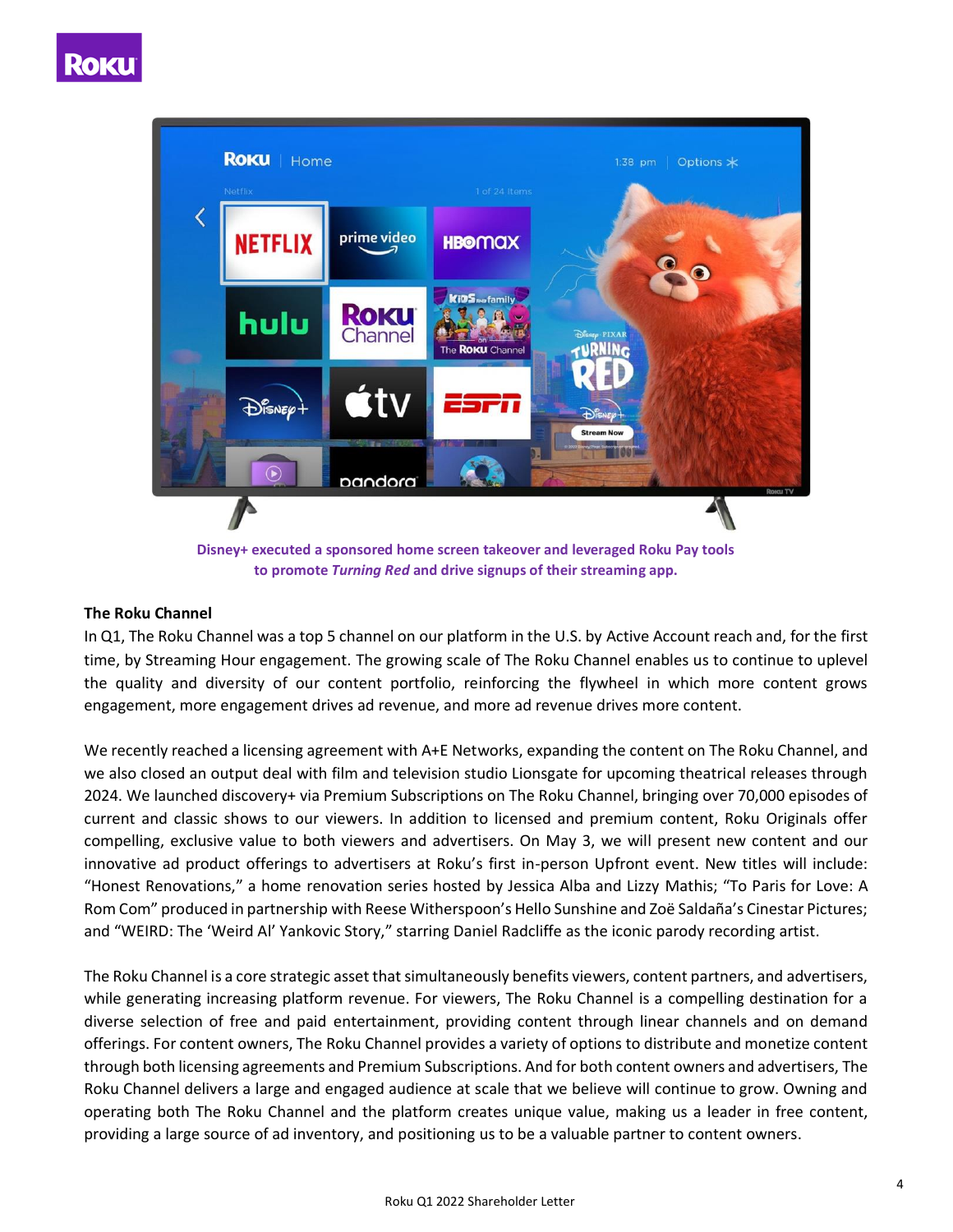

#### **Monetize: Ad Innovation**

Marketers are following viewers to TV streaming. In Q1 the top 10 broadcast TV advertisers increased spend on Roku nearly 80% year-over-year, while spending 7% less on legacy pay TV. This shift is being driven by our significant scale of more than 60 million Active Accounts, our first party data, and our integrated ad platform. Advertisers who partner with us are coming back and spending more: In Q1 we retained 96% of advertisers that spent \$1M+ (calculated year-over-year on a trailing 4 quarter basis), and average spend among returning advertisers increased more than 50% year-over-year.<sup>2</sup> Advertisers are also increasingly leveraging OneView®, our ad platform built for TV streaming, and our first party data for campaigns both on and off the Roku platform. The gap between ad dollars and viewership is starting to close, and eventually all TV advertising will be streamed.

#### **Client Spotlight**

Neutrogena, a Johnson & Johnson skincare brand, leveraged our shopper data program to reach consumers that are no longer on legacy pay TV and to measure the impact on sales. The advanced targeting and measurement that only Roku can provide in TV streaming resulted in Roku users who saw the ad campaigns spending 4.2x more on Neutrogena towelettes than the average Kroger household.<sup>3</sup>



#### **Innovative Ad Products Built for TV Streaming**

Just as ads evolved decades ago when TV replaced radio as the primary entertainment medium, ads on TV streaming offer new and more performant opportunities than legacy pay TV. Roku is delivering innovative new ad products that are built for TV streaming. We have a consistent track record of delivering industry-leading ad products with superior targeting, measurement, and optimization:



Continuing our ongoing ad innovation, this month we launched our end-to-end dynamic linear ad (DLA) beta program with AMC Networks, Crown Media, Paramount, and Discovery. DLA enables the real-time replacement of broadcast linear TV ads with targeted ads, effectively bringing the same precision, optimization and measurement of our TV streaming advertising products to linear broadcasts. We also recently launched Roku's

<sup>&</sup>lt;sup>2</sup> Advertising metrics exclude political advertising.

<sup>&</sup>lt;sup>3</sup> 8% household uplift and 5.5% sales uplift on exposed vs. control; video campaign flight dates: June-August 2021; Roku+Kroger Precision Marketing Neutrogena 2021.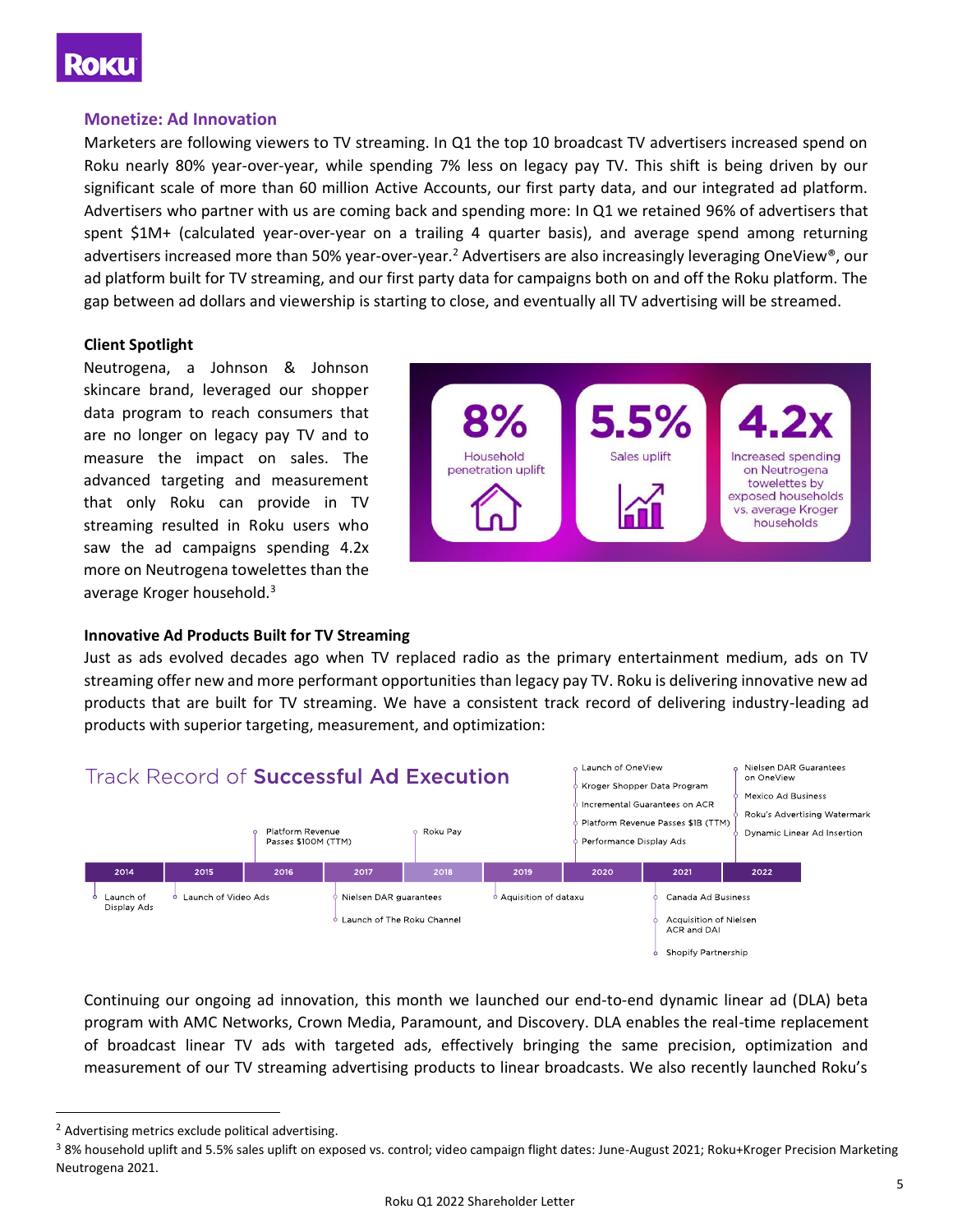## **Roku**

Advertising Watermark, an industry-first capability which enables publishers, advertisers, and technology providers to validate the authenticity of videos ads on the Roku platform. As advertisers continue to follow viewers to TV streaming, our ongoing ad innovation will continue to differentiate us as a TV streaming leader and attract content provider and advertiser participation in the platform.

## **Outlook**

We have delivered solid performance in a challenging operating environment and expect that we will continue to navigate through macro headwinds, including inflationary pressures, geopolitical conflict, and supply chain disruptions. In the near term, we expect these disruptions will continue to pressure our player gross margin and industry-wide TV unit sales, and have the potential to reduce or delay ad spend in certain verticals. We believe that these near-term headwinds are dwarfed by the long-term opportunities in the secular shift to TV streaming and TV OS consolidation. We believe the enormous value we deliver to consumers, content owners, and advertisers will continue to drive our growth both in Q2 and for the full year.

Our Q2 outlook is for total net revenue to increase approximately 25% year-over-year to \$805 million. We anticipate total gross profit of roughly \$395 million, and breakeven adjusted EBITDA. For the full year, we continue to expect total net revenue growth to be 35% year-over-year.

#### **Conclusion**

The secular shift to TV streaming continues, and we are investing in the significant opportunity ahead of us. Our unique assets, including the Roku OS, Roku TV, The Roku Channel, and our sophisticated ad platform continue to position us to extend our leadership in the years ahead. We remain excited about executing against this opportunity as more content, viewers, and advertisers move to TV streaming.

Thank you for your support and Happy Streaming™!

Anthony Wood, Founder and CEO; and Steve Louden, CFO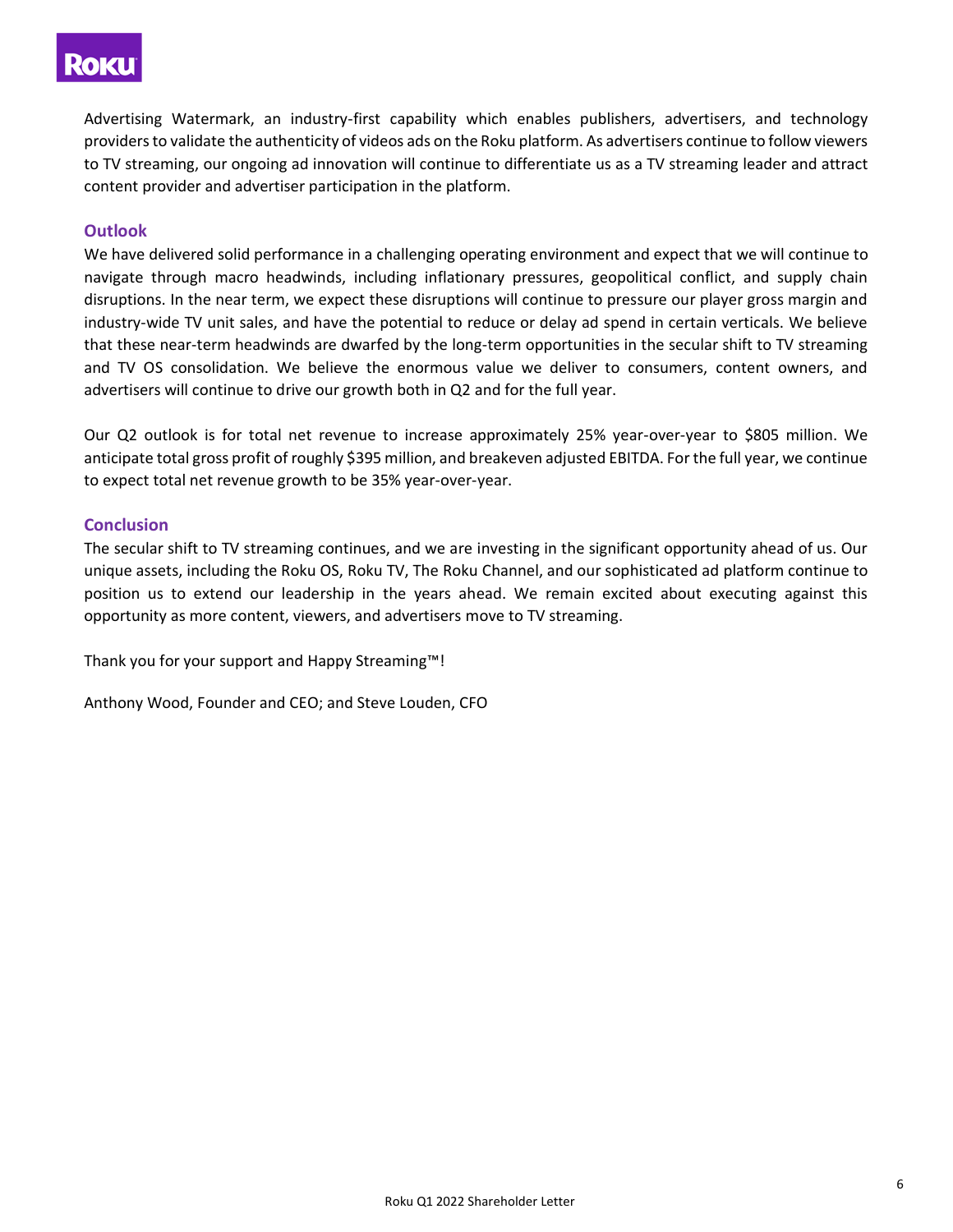## ROKU

#### **Conference Call Webcast – 2 p.m. PT April 28, 2022**

The Company will host a webcast of its conference call to discuss Q1 2022 results at 2 p.m. Pacific Time / 5 p.m. Eastern Time on April 28, 2022. Participants may access the live webcast in listen-only mode on the Roku investor relations website at www.roku.com/investor. An archived webcast of the conference call will also be available at ir.roku.com after the call.

#### **About Roku, Inc.**

Roku pioneered streaming to the TV. We connect users to the streaming content they love, enable content publishers to build and monetize large audiences, and provide advertisers with unique capabilities to engage consumers. Roku streaming players and TVrelated audio devices are available in the U.S. and in select countries through direct retail sales and licensing arrangements with service operators. Roku TV models are available in the U.S. and in select countries through licensing arrangements with TV brands. Roku is headquartered in San Jose, Calif. U.S.A.

Roku, the Roku logo and other trade names, trademarks or service marks of Roku appearing in this shareholder letter are the property of Roku, Inc. and its affiliates. Trade names, trademarks and service marks of other companies appearing in this shareholder letter are the property of their respective holders.

Investor Relations Conrad Grodd cgrodd@roku.com

Media Kim Sampson ksampson@roku.com

#### **Use of Non-GAAP Measures**

In addition to financial information prepared in accordance with generally accepted accounting principles in the United States (GAAP), this shareholder letter includes certain non-GAAP financial measures. These non-GAAP measures include Adjusted EBITDA. In order for our investors to be better able to compare our current results with those of previous periods, we have included a reconciliation of GAAP to non-GAAP financial measures in the tables at the end of this letter. The Adjusted EBITDA reconciliation adjusts the related GAAP financial measures to exclude other income (expense), net, stock-based compensation expense, depreciation and amortization, and income tax (benefit)/expense where applicable. We believe these non-GAAP financial measures are useful as a supplement in evaluating our ongoing operational performance and enhancing an overall understanding of our past financial performance. However, these non-GAAP financial measures have limitations, and should not be considered in isolation or as a substitute for our GAAP financial information.

#### **Forward-Looking Statements**

This shareholder letter contains "forward-looking" statements that are based on our beliefs and assumptions and on information currently available to us. Forward-looking statements include all statements that are not historical facts and can be identified by terms such as "anticipate," "believe," "continue," "could," "design," "estimate," "expect," "may," "seek," "should," "will," "would" or similar expressions and the negatives of those terms. Forward-looking statements involve known and unknown risks, uncertainties and other factors that may cause our actual results, performance or achievements to be materially different from any future results, performance or achievements expressed or implied by the forward-looking statements. Forward-looking statements represent our beliefs and assumptions only as of the date of this letter. These statements include those related to the shift of TV and TV advertising to streaming and our leadership position in that shift; market conditions affecting player costs; the benefits, features and availability of our streaming players, our audio devices and our partners' Roku TV models; our room for growth in engagement; availability of live programming on streaming; our ability to help content partners attract and retain viewers; our flywheel of content, engagement, and revenue; our international expansion; supply chain disruptions; the strength, features and value of the Roku OS; our ability to innovate; advertising opportunities on our platform; The Roku Channel's expanding reach, engagement and content offering; the growth and monetization of and investment in The Roku Channel; our in-person Upfront event; the benefits of The Roku Channel to viewers, content partners and advertisers; the benefits of our integrated ad platform; the benefits of our end-to-end dynamic linear ad beta program; player gross margin; our ability to navigate through macro headwinds; pressure on industry-wide TV unit sales and ad spend; TV OS consolidation; our financial outlook for the second quarter of 2022 and full year 2022 as well as our qualitative color on our business in 2022 and beyond; our investments; and our overall business trajectory. Except as required by law, we assume no obligation to update these forward-looking statements publicly, or to update the reasons actual results could differ materially from those anticipated in the forward-looking statements, even if new information becomes available in the future. Further information on factors that could cause actual results to differ materially from the results anticipated by our forward-looking statements is included in the reports we have filed with the Securities and Exchange Commission, including our Annual Report on Form 10-K for the year ended December 31, 2021. Additional information also will be available in our Quarterly Report on Form 10-Q for the quarter ended March 31, 2022. All information provided in this shareholder letter and in the tables attached hereto is as of April 28, 2022, and we undertake no duty to update this information unless required by law.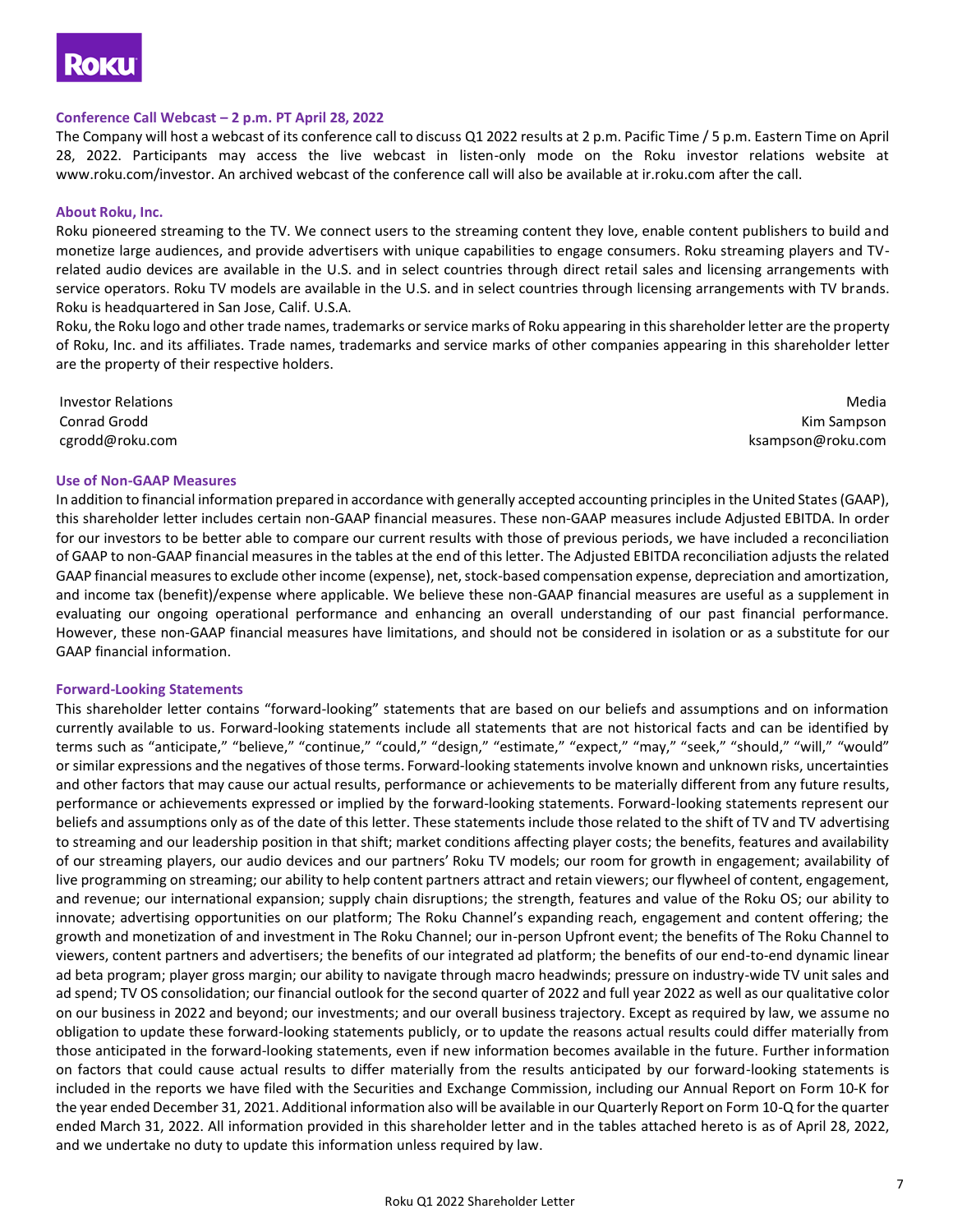

### **ROKU, INC. CONDENSED CONSOLIDATED STATEMENTS OF OPERATIONS (in thousands, except per share data) (unaudited)**

|                                                    |                         | <b>Three Months Ended</b> |
|----------------------------------------------------|-------------------------|---------------------------|
|                                                    | March 31, 2022          | March 31, 2021            |
| Net Revenue:                                       |                         |                           |
| Platform                                           | $\mathbb{S}$<br>646,904 | 466,526<br>\$             |
| Player                                             | 86,795                  | 107,657                   |
| Total net revenue                                  | 733,699                 | 574,183                   |
| Cost of Revenue:                                   |                         |                           |
| Platform $(1)$                                     | 266,985                 | 154,590                   |
| Player $(1)$                                       | 101,907                 | 92,822                    |
| Total cost of revenue                              | 368,892                 | 247,412                   |
| Gross Profit (Loss):                               |                         |                           |
| Platform                                           | 379,919                 | 311,936                   |
| Player                                             | (15, 112)               | 14,835                    |
| Total gross profit                                 | 364,807                 | 326,771                   |
| <b>Operating Expenses:</b>                         |                         |                           |
| Research and development (1)                       | 163,998                 | 101,581                   |
| Sales and marketing (1)                            | 146,522                 | 88,873                    |
| General and administrative (1)                     | 77,777                  | 60,511                    |
| Total operating expenses                           | 388,297                 | 250,965                   |
| Income (Loss) from Operations                      | (23, 490)               | 75,806                    |
| Other Income (Expense), Net:                       |                         |                           |
| Interest expense                                   | (1,057)                 | (742)                     |
| Other income (expense), net                        | 409                     | 441                       |
| Total other income (expense), net                  | (648)                   | (301)                     |
| Income (Loss) Before Income Taxes                  | (24, 138)               | 75,505                    |
| Income tax expense (benefit)                       | 2,168                   | (791)                     |
| Net Income (Loss)                                  | \$<br>(26, 306)         | $\mathcal{S}$<br>76,296   |
| Net income (loss) per share — basic                | \$<br>(0.19)            | 0.59<br>\$                |
| Net income (loss) per share — diluted              | \$<br>(0.19)            | \$<br>0.54                |
| Weighted-average common shares outstanding — basic | 135,539                 | 129,674                   |
|                                                    | 135,539                 | 140,328                   |

| Cost of revenue, platform      | 569    | 198    |
|--------------------------------|--------|--------|
| Cost of revenue, player        | 236    | 415    |
| Research and development       | 28,390 | 16,554 |
| Sales and marketing            | 23,911 | 13,363 |
| General and administrative     | 16.474 | 10,007 |
| Total stock-based compensation | 69.580 | 40,537 |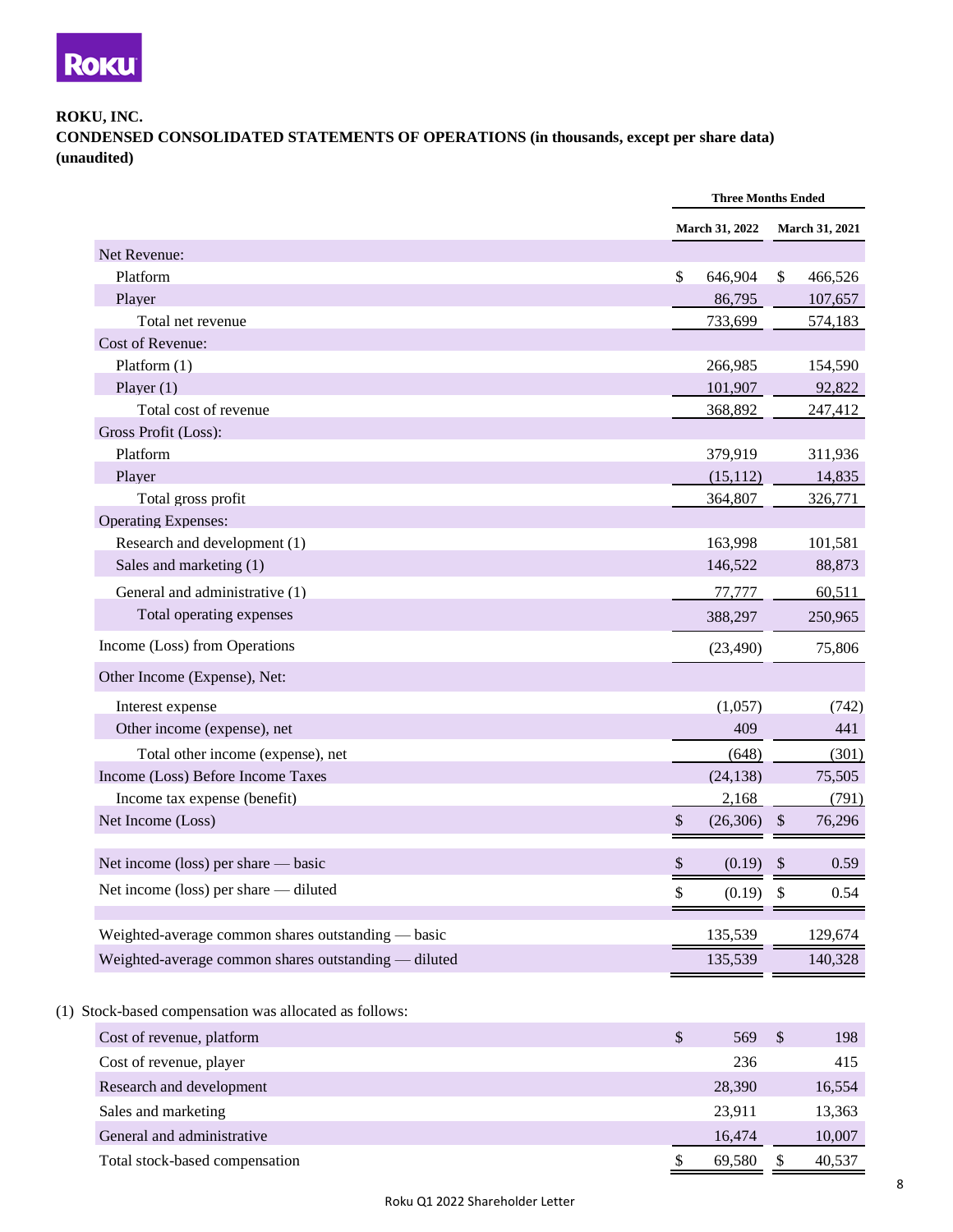

#### **ROKU, INC.**

**CONDENSED CONSOLIDATED BALANCE SHEETS (in thousands, except share data) (unaudited)** 

|                                                                    | As of         |                |    |                   |
|--------------------------------------------------------------------|---------------|----------------|----|-------------------|
|                                                                    |               | March 31, 2022 |    | December 31, 2021 |
| <b>Assets</b>                                                      |               |                |    |                   |
| <b>Current Assets:</b>                                             |               |                |    |                   |
| Cash and cash equivalents                                          | $\mathcal{S}$ | 2,235,092      | \$ | 2,146,043         |
| Accounts receivable, net of allowances of \$35,338 and \$56,827 as |               |                |    |                   |
| of                                                                 |               | 675,705        |    | 752,393           |
| March 31, 2022 and December 31, 2021, respectively                 |               |                |    |                   |
| Inventories                                                        |               | 72,863         |    | 50,276            |
| Prepaid expenses and other current assets                          |               | 119,127        |    | 105,795           |
| Total current assets                                               |               | 3,102,787      |    | 3,054,507         |
| Property and equipment, net                                        |               | 186,308        |    | 177,567           |
| Operating lease right-of-use assets                                |               | 401,154        |    | 345,660           |
| Intangible assets, net                                             |               | 79,659         |    | 84,126            |
| Goodwill                                                           |               | 161,519        |    | 161,519           |
| Other non-current assets                                           |               | 294,821        |    | 258,766           |
| <b>Total Assets</b>                                                | \$            | 4,226,248      | \$ | 4,082,145         |
| <b>Liabilities and Stockholders' Equity</b>                        |               |                |    |                   |
| <b>Current Liabilities:</b>                                        |               |                |    |                   |
| Accounts payable                                                   | \$            | 137,550        | \$ | 124,921           |
| Accrued liabilities                                                |               | 574,848        |    | 549,055           |
| Current portion of long-term debt                                  |               | 88,648         |    | 9,883             |
| Deferred revenue, current portion                                  |               | 54,408         |    | 45,760            |
| Total current liabilities                                          |               | 855,454        |    | 729,619           |
| Long-term debt, non-current portion                                |               |                |    | 79,985            |
| Deferred revenue, non-current portion                              |               | 25,647         |    | 28,726            |
| Operating lease liability, non-current portion                     |               | 444,115        |    | 394,724           |
| Other long-term liabilities                                        |               | 87,867         |    | 82,485            |
| <b>Total Liabilities</b>                                           |               | 1,413,083      |    | 1,315,539         |
| <b>Stockholders' Equity:</b>                                       |               |                |    |                   |
| Common stock, \$0.0001 par value                                   |               | 14             |    | 14                |
| Additional paid-in capital                                         |               | 2,929,519      |    | 2,856,572         |
| Accumulated other comprehensive income (loss)                      |               | (41)           |    | 41                |
| Accumulated deficit                                                |               | (116, 327)     |    | (90,021)          |
| Total stockholders' equity                                         |               | 2,813,165      |    | 2,766,606         |
| Total Liabilities and Stockholders' Equity                         | \$            | 4,226,248      | \$ | 4,082,145         |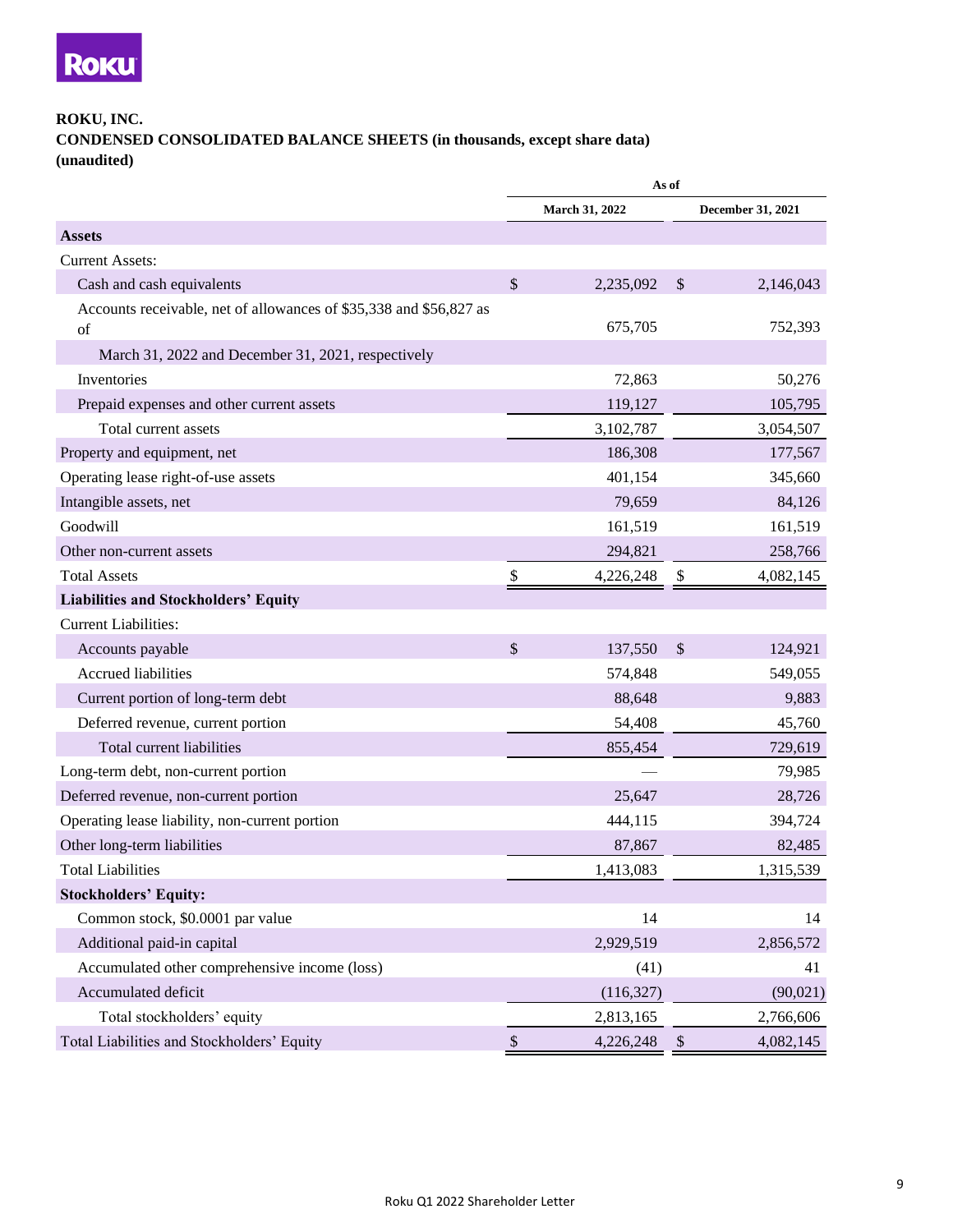

### **ROKU, INC. CONDENSED CONSOLIDATED STATEMENTS OF CASH FLOWS (in thousands) (unaudited)**

|                                                                                             | <b>Three Months Ended</b> |                |    |                       |
|---------------------------------------------------------------------------------------------|---------------------------|----------------|----|-----------------------|
|                                                                                             |                           | March 31, 2022 |    | <b>March 31, 2021</b> |
| Cash flows from operating activities:                                                       |                           |                |    |                       |
| Net income (loss)                                                                           | \$                        | $(26,306)$ \$  |    | 76,296                |
| Adjustments to reconcile net income (loss) to net cash provided by<br>operating activities: |                           |                |    |                       |
| Depreciation and amortization                                                               |                           | 11,486         |    | 9,605                 |
| Stock-based compensation expense                                                            |                           | 69,580         |    | 40,537                |
| Amortization of right-of-use assets                                                         |                           | 11,143         |    | 6,458                 |
| Amortization of content assets                                                              |                           | 44,452         |    | 9,818                 |
| Provision for (recoveries of) doubtful accounts                                             |                           | 1,013          |    | (54)                  |
| Other items, net                                                                            |                           | (264)          |    | 31                    |
| Changes in operating assets and liabilities:                                                |                           |                |    |                       |
| Accounts receivable                                                                         |                           | 75,675         |    | 32,608                |
| Inventories                                                                                 |                           | (22, 587)      |    | 12,649                |
| Prepaid expenses and other current assets                                                   |                           | (15,751)       |    | (19,001)              |
| Other non-current assets                                                                    |                           | (9,764)        |    | (60, 484)             |
| Accounts payable                                                                            |                           | 12,307         |    | (18, 857)             |
| Accrued liabilities                                                                         |                           | (45,513)       |    | 29,052                |
| Operating lease liabilities                                                                 |                           | (9,193)        |    | (12, 436)             |
| Other long-term liabilities                                                                 |                           | (49)           |    | 548                   |
| Deferred revenue                                                                            |                           | 5,569          |    | (10, 971)             |
| Net cash provided by operating activities                                                   |                           | 101,798        |    | 95,799                |
| Cash flows from investing activities:                                                       |                           |                |    |                       |
| Purchases of property and equipment                                                         |                           | (14, 764)      |    | (3,717)               |
| Acquisition of businesses, net of cash acquired                                             |                           |                |    | (102, 804)            |
| Net cash used in investing activities                                                       |                           | (14, 764)      |    | (106, 521)            |
| Cash flows from financing activities:                                                       |                           |                |    |                       |
| Proceeds from equity issued under at-the-market offering, net of<br>issuance costs          |                           |                |    | 989,615               |
| Repayments of borrowings                                                                    |                           | (1,250)        |    | (1,250)               |
| Proceeds from equity issued under incentive plans                                           |                           | 3,352          |    | 6,705                 |
| Net cash provided by financing activities                                                   |                           | 2,102          |    | 995,070               |
| Net increase in cash, cash equivalents and restricted cash                                  |                           | 89,136         |    | 984,348               |
| Effect of exchange rate changes on cash, cash equivalents and<br>restricted cash            |                           | (82)           |    |                       |
| Cash, cash equivalents and restricted cash -beginning of period                             |                           | 2,147,670      |    | 1,093,249             |
| Cash, cash equivalents and restricted cash —end of period                                   | $\mathbb{S}$              | 2,236,724      | \$ | 2,077,597             |
| Cash, cash equivalents and restricted cash at end of period:                                |                           |                |    |                       |
| Cash and cash equivalents                                                                   |                           | 2,235,092      |    | 2,077,514             |
| Restricted cash, current                                                                    |                           |                |    | 83                    |
| Restricted cash, non-current                                                                |                           | 1,632          |    |                       |
| Cash, cash equivalents and restricted cash -end of period                                   | \$                        | 2,236,724      | \$ | 2,077,597             |